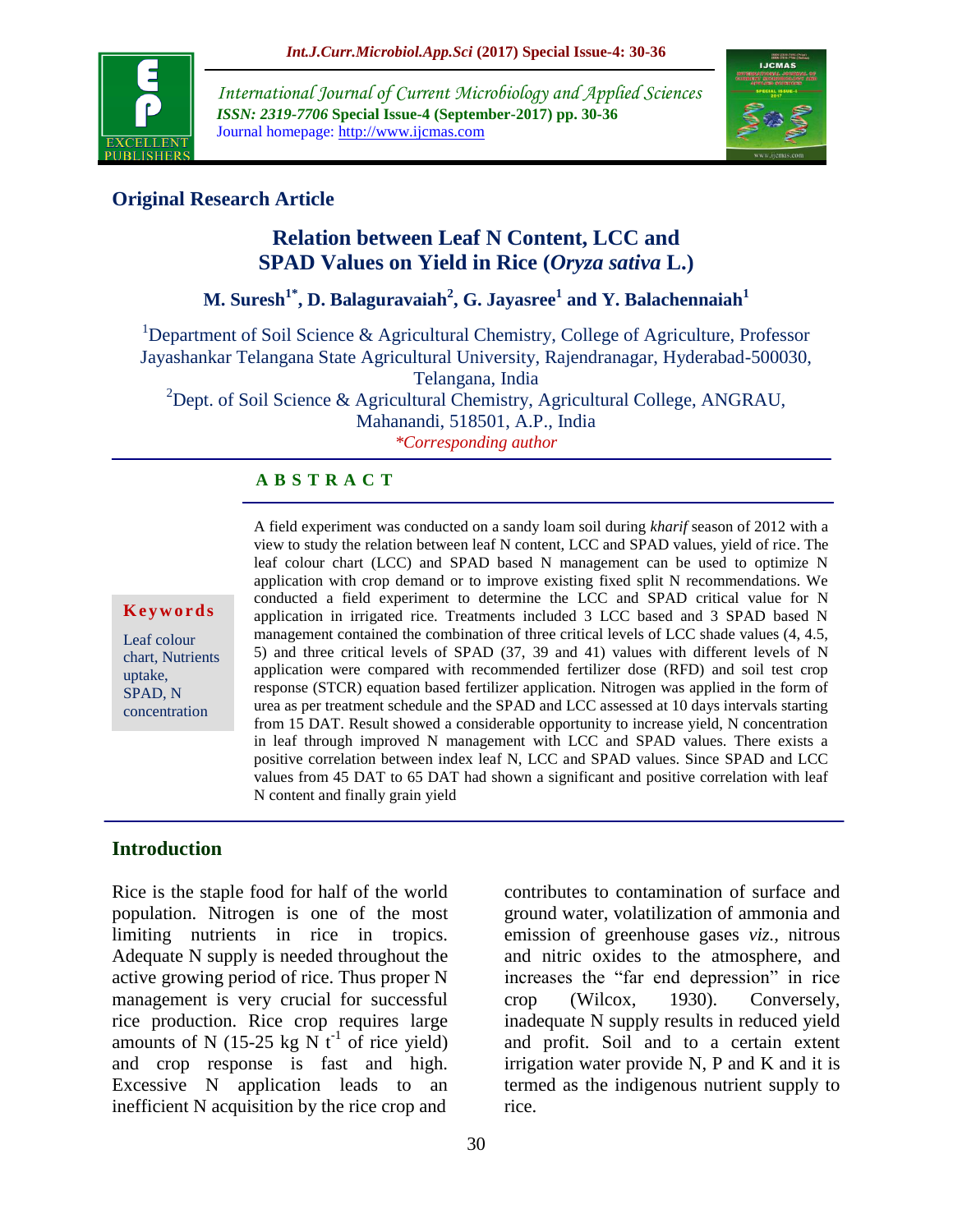There is enormous variability in soil nutrient status or supply from field and / or farm to farm. This makes blanket recommendation highly ineffective for most submerged rice situations. The blanket recommendations of N are developed for large tracts having similar climate and land forms and these vary from 60 to 240 kg  $ha^{-1}$  for different parts of Telangana. Therefore, field specific approach is warranted (Nagarajan et.al., 1997). Keeping in view the significance of N on productivity of rice, crop need based fertilizer application, reduce the N losses and also cost of fertilizer and application cost, an attempt has been made to examine the effect of site specific nitrogen management on rice.

In India, rice is cultivated round the year in one or other part of the country. It occupies 42.8 M ha with a production of 95.9 Mt and productivity of 2.23 t ha<sup>-1</sup>. In Telangana and Andhra Pradesh, rice is grown in an area of 4.7 M ha with a production of 14.4 M t and productivity of  $3.06$  t ha<sup>-1</sup> (CMIE, 2011).

### **Materials and Methods**

A field experiment was conducted on a sandy loam soil (Alfisol) at College Farm, College of Agriculture, Rajendranagar, Hyderabad during *kharif* season of 2012 with a view to study the effect of site specific nitrogen management in rice in terms of yield and nutrient uptake by the crop during crop growth period. Experiment was laid out in Randomized Block Design with 3 replications and 8 treatments viz.,  $T_1$ (Recommended Fertilizer Dose of NPK i.e. RFD),  $T_2$  (Soil test based N P K application using fertilizer adjustment equations),  $T_3$ (N<sub>30</sub> basal+ N<sub>30</sub> if SPAD value is < 37),  $T_4$ (N<sub>30</sub> basal+ N<sub>30</sub> if SPAD values is < 39),  $T_5$ (N<sub>30</sub> basal+ N<sub>30</sub> if SPAD values is < 41),  $T_6$ (N<sub>30</sub> basal+ N<sub>30</sub> if LCC value is < shade 4.0),  $T_7$  (N<sub>30</sub> basal+ N<sub>30</sub> if LCC value is < shade

4.5),  $T_8$  (N<sub>30</sub> basal+ N<sub>30</sub> if LCC value is < shade 5.0). The recommended doses of  $P_2O_5$  $(60 \text{ kg } ha^{-1})$  and  $K_2O$   $(60 \text{ kg } ha^{-1})$  were applied uniformly to all the treatments except in  $T_2$ .

The initial soil was sandy loam in texture. The physico chemical properties revealed that the soil was slightly alkaline (7.49 pH) in reaction, non-saline  $(0.24 \text{ dS} \text{ m}^{-1})$  in nature and medium in organic carbon (5.4 g  $kg^{-1}$ ). The soil under study was low in available nitrogen (206 kg  $\overrightarrow{N}$  ha<sup>-1</sup>), medium in available phosphorus  $(17.5 \text{ kg} \text{ P}_2\text{O}_5 \text{ ha}^{-1})$ and potassium (223 kg  $K_2O$  ha<sup>-1</sup>). The LCC readings were recorded in all the treatments  $(T_1$  through  $T_8$ ) at 10 days interval simultaneously along with SPAD readings starting from 15 DAT till 65 DAT (and presented in table 2). The plant samples were also analysed for nutrient contents to compute nutrient uptake by plants. Grain yield was also recorded to know the impact of different treatment combinations under integrated management approaches (Table 1).

### **Results and Discussion**

The N received through real time approaches based on SPAD and LCC values were 90 kg ha<sup>-1</sup> (T<sub>3</sub>), 120 kg ha<sup>-1</sup> (T<sub>4</sub>), 180 kg ha<sup>-1</sup> (T<sub>5</sub>), 150 kg ha<sup>-1</sup> (T<sub>6</sub>), 180 kg ha<sup>-1</sup>  $(T_7)$ , 210 kg ha<sup>-1</sup>  $(T_8)$ . The number of applications in these treatments  $(T_3)$  through  $T_8$ ) ranged from 3 to 7 as per SPAD/LCC values recorded from time to time. Maximum number of split applications (7 splits) occurred in  $T_8$  *i.e.*,  $N_{30}$  if LCC value  $is <$  shade 5.0. The least number of split applications  $(3 \text{ splits})$  happened in  $T_3$  *i.e.*, apply  $N_{30}$  if SPAD value is < 37. Number of split applications in  $T_1$  and  $T_2$  are predetermined as per recommended practice. Number of split applications of N and total N received were same (6 splits and 180 kg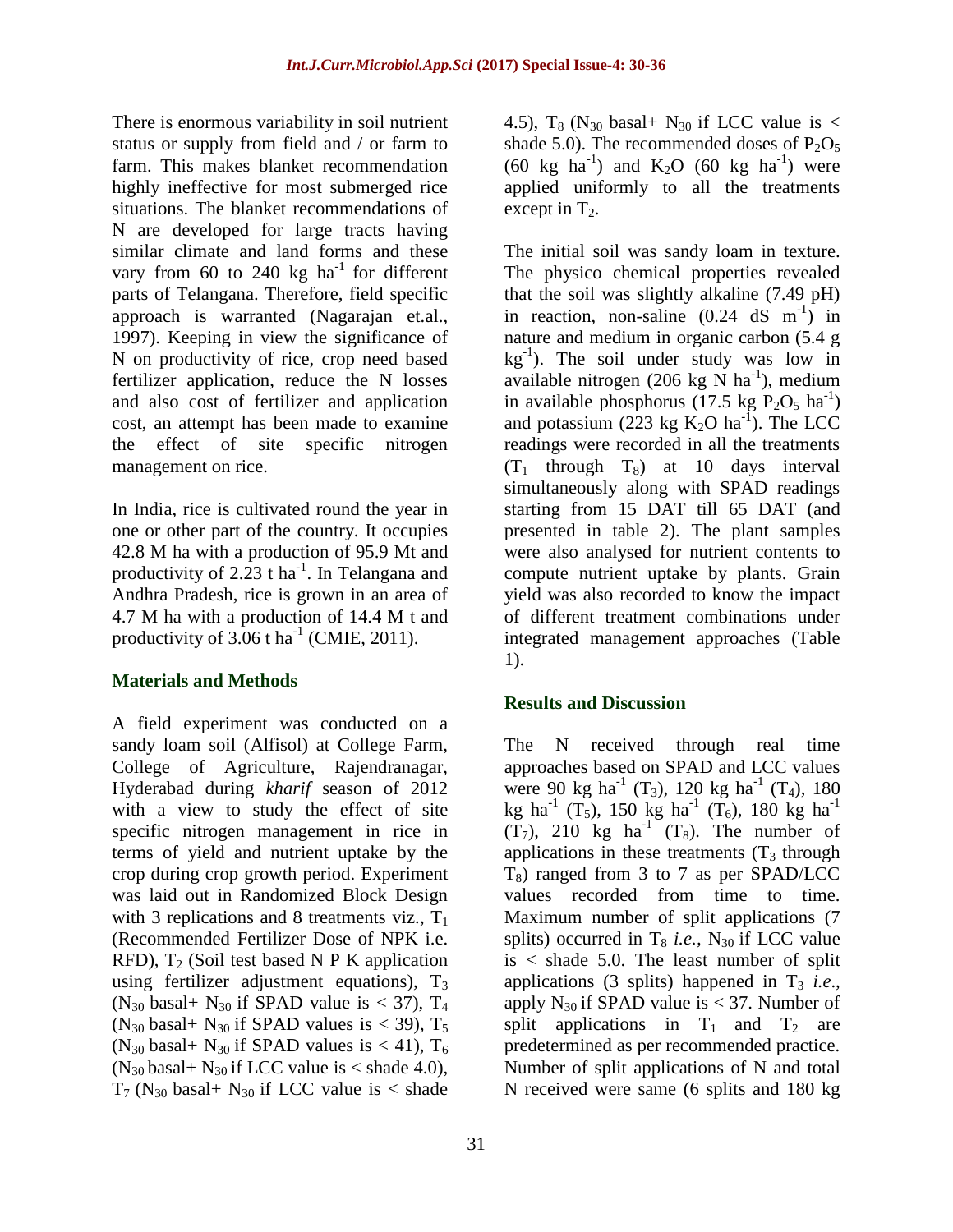ha<sup>-1</sup>) in T<sub>5</sub> (SPAD 41) and T<sub>7</sub> (LCC 4.5). Treatment  $T_4$  and  $T_6$  (SPAD 39 and LCC 4.0) received 120 kg ha<sup>-1</sup> and 150 kg ha<sup>-1</sup> in 4 and 5 splits respectively. The table.1 clearly brings out how the N application was managed through real time and dynamic approaches.

Highest SPAD values of 41.6 and 41.0 were recorded in  $T_8$  and  $T_5$ , which received highest N of 210 kg  $\&$  180 kg in 7 and 6 split doses respectively. The SPAD values in  $T_3$  (SPAD 37) ranged between 33.1 to 37.2 as it received only 90 kg N ha<sup>-1</sup> in 3 splits. The SPAD readings indicate chlorophyll content and higher chlorophyll content is the indication of higher photosynthetic efficiency of plants. Application of higher levels of nitrogen increases the chlorophyll content resulting in higher photosynthetic capacity which may lead to higher yields. These results are in conformity with the findings of Mahajan *et al.,* (2011a) and Miah *et al.,* (1997).

The LCC values recorded at different days after transplanting (DAT) in different

treatments. Significant differences in LCC values were not observed among the treatments up to 25 DAT. All the treatments except  $T_3$  received N at 25 DAT, hence there was an increase in LCC values recorded at 35 DAT. Highest LCC value of 3.77 at 35 DAT was recorded in  $T_2$  as it received 53 kg N ha<sup>-1</sup> (2<sup>nd</sup> split) as compared to 30 kg N ha<sup>-1</sup> in other treatments (Table 3). The lowest LCC value of 3.01 was recorded in  $T_3$  as it did not receive N at 25 DAT. However significant difference was not observed in LCC value at 45 DAT though  $T<sub>2</sub>$ is deprived of N application as the SPAD values recorded were  $> 37$  up to 55 DAT. But LCC values remained low in  $T_3$  as compared to other treatments. The results were in conformity with the findings of Houshmandfar and Kimaro (2011).

At 55 DAT, the LCC values recorded were significantly higher in  $T_5$  to  $T_8$  treatments than in  $T_1$  to  $T_4$ . This may be attributed to application N *i.e.*, at 45 DAT for  $T_1$ ,  $T_2$ ,  $T_3$ and  $T_4$  treatments than  $T_5$ ,  $T_6$ ,  $T_7$  and  $T_8$ treatments as these treatments received N at 55 DAT.

| Tr. No         | <b>Basal</b> | Days after transplanting (DAT) |          |          |          |          |          |
|----------------|--------------|--------------------------------|----------|----------|----------|----------|----------|
|                | dose         | 15                             | 25       | 35       | 45       | 55       | 65       |
| $T_1$ -RFD     | 40           | 1.88(30)                       | 1.94(40) | 2.3      | 2.45     | 2.57     | 2.43     |
| $T_2$ -STCR    | 53           | 2.00(30)                       | 2.68(53) | 2.56     | 2.54     | 2.61     | 2.48     |
| $T_3$ -SPAD 37 | 30           | 1.85(30)                       | 2.26     | 2.12     | 2.26     | 2.49     | 2.30(30) |
| $T_4$ -SPAD 39 | 30           | 1.86(30)                       | 2.26(30) | 2.75(30) | 2.86     | 2.57     | 2.18     |
| $T_5$ -SPAD 41 | 30           | 1.82(30)                       | 2.34(30) | 2.84(30) | 2.91(30) | 3.47(30) | 3.14     |
| $T_6$ -LCC 4   | 30           | 1.87(30)                       | 2.14(30) | 2.83(30) | 2.91(30) | 3.40     | 2.91     |
| $T_7$ -LCC 4.5 | 30           | 1.79(30)                       | 2.26(30) | 2.84(30) | 2.94(30) | 3.56(30) | 3.35     |
| $T_8$ -LCC 5   | 30           | 1.88(30)                       | 2.25(30) | 2.82(30) | 2.96(30) | 3.70(30) | 3.57(30) |
| $SE(m) \pm$    |              | 0.07                           | 0.090    | 0.13     | 0.01     | 0.17     | 0.19     |
| CD(0.05)       |              | <b>NS</b>                      | 0.27     | 0.39     | 0.30     | 0.50     | 0.57     |

**Table.1** Leaf nitrogen content (%) of rice as influenced by different nitrogen management options (values in the parentheses indicate the quantity of N applied in kg ha<sup>-I</sup>)

Nitrogen contents are first: numbers in parenthesis  $(xx)$  are quantity of N applied in kg ha<sup>-1</sup> are in bold characters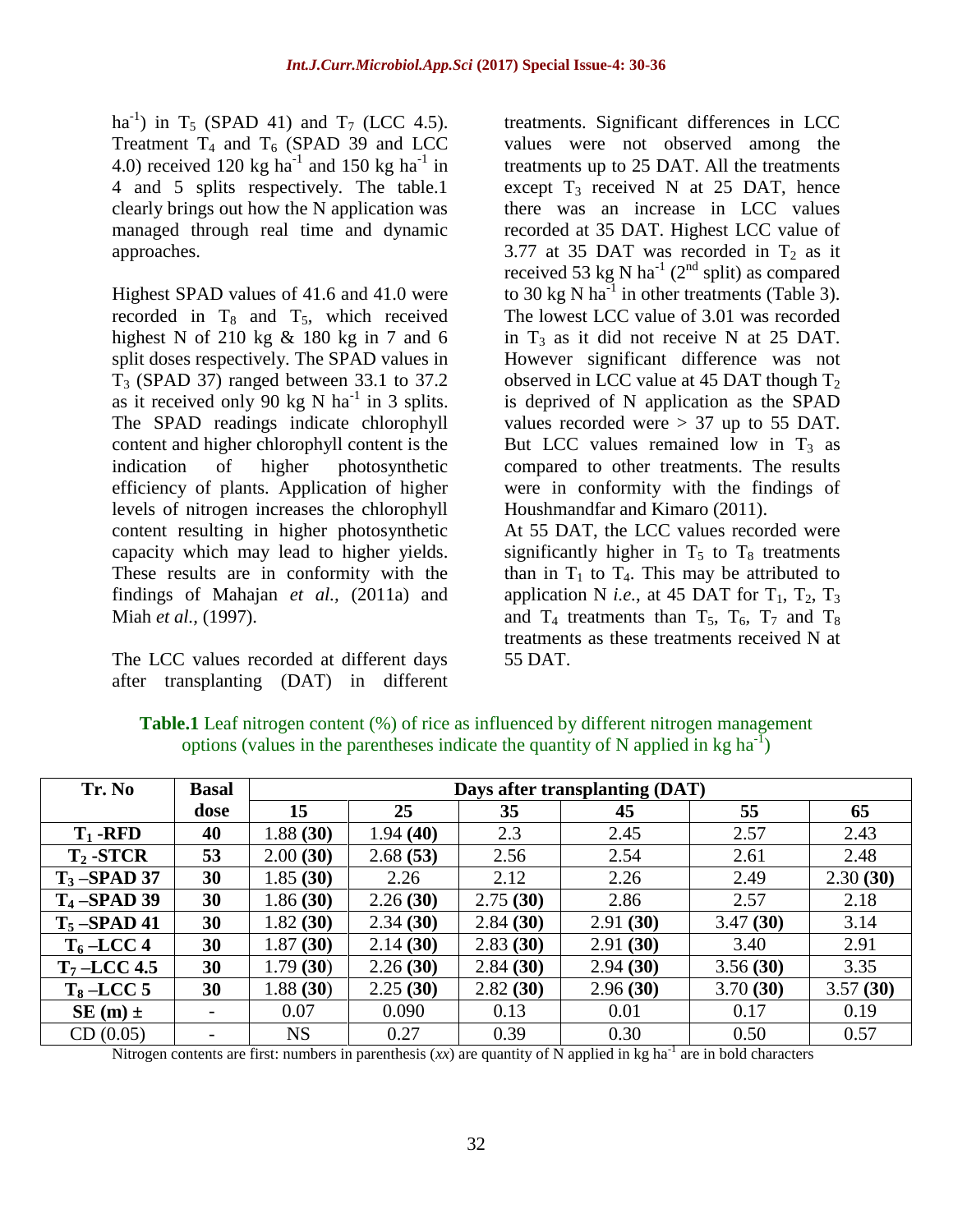| Tr.<br>N <sub>0</sub> | <b>Notation</b>    | <b>Treatments details</b>                                                                                     | N applied $(kg ha^{-1})$<br>and no. of split<br>applications (in<br>parenthesis) | Grain<br>yield (kg<br>$ha^{-1}$ |
|-----------------------|--------------------|---------------------------------------------------------------------------------------------------------------|----------------------------------------------------------------------------------|---------------------------------|
| $T_1$                 | <b>RFD</b>         | Recommended fertilizer dose (RFD) (120-60-40 kg N-P-K ha <sup>-1</sup> N in 3 splits, entire P as basal and K | 120(3)                                                                           |                                 |
|                       |                    | in $2$ splits)                                                                                                |                                                                                  | 5133 b                          |
| T <sub>2</sub>        | <b>STCR</b>        | N P K application as per fertilizer adjustment equations (159-67-88 N-P-K kg ha <sup>-1</sup> N in 3 splits   | 159(3)                                                                           | 5412 <b>b</b>                   |
| $T_3$                 | SPAD 37            | $N_{30}$ basal+ $N_{30}$ if SPAD value is < 37                                                                | 90(3)                                                                            | 4901 bc                         |
| T <sub>4</sub>        | SPAD <sub>39</sub> | $N_{30}$ basal+ $N_{30}$ if SPAD values is < 39                                                               | 120(4)                                                                           | 5159 b                          |
| $T_5$                 | SPAD <sub>41</sub> | $N_{30}$ basal+ $N_{30}$ if SPAD values is < 41                                                               | 180(6)                                                                           | 5869 a                          |
| $T_6$                 | LCC <sub>4</sub>   | $N_{30}$ basal+ $N_{30}$ if LCC value is < shade 4.0                                                          | 150(5)                                                                           | 5370 bc                         |
| $T_7$                 | LCC <sub>4.5</sub> | $N_{30}$ basal+ $N_{30}$ if LCC value is < shade 4.5                                                          | 180(6)                                                                           | 5879 a                          |
| $T_8$                 | LCC <sub>5</sub>   | $N_{30}$ basal+ $N_{30}$ if LCC value is < shade 5.0                                                          | 210(7)                                                                           | 5622 a                          |
|                       |                    | $SE(d) \pm$                                                                                                   |                                                                                  | 163.2                           |
|                       |                    | CD(0.05)                                                                                                      |                                                                                  | 480                             |

| <b>Table.2</b> Treatments details of the experiment, N applied (kg ha <sup>-1</sup> ) and Grain yield (kg ha <sup>-1</sup> ) |
|------------------------------------------------------------------------------------------------------------------------------|
|------------------------------------------------------------------------------------------------------------------------------|

## **Table.3** Chlorophyll (SPAD) meter and LCC readings as influenced by Site specific and dynamic nitrogen management options

|                    | Days after transplanting (DAT) |             |               |               |               |               |
|--------------------|--------------------------------|-------------|---------------|---------------|---------------|---------------|
| <b>Treatments</b>  | 15                             | 25          | 35            | 45            | 55            | 65            |
| <b>RFD</b>         | 33.1(2.90)                     | 34.8(3.00)  | 37.0(3.07)    | 34.7(3.37)    | 34.9(3.46)    | 37.2(4.16)    |
| <b>STCR</b>        | 35.0(3.21)                     | 36.1(3.23)  | 40.8(3.77)    | 35.7(3.77)    | 35.5(3.80)    | 37.6(4.20)    |
| SPAD 37            | 33.1 $(2.70)$                  | 37.0(3.03)  | 37.2(3.06)    | 37.1(3.41)    | 36.8 $(3.86)$ | 35.4 $(4.03)$ |
| SPAD 39            | 33.5(2.73)                     | 37.4(3.06)  | 38.8 $(3.56)$ | 39.8 $(3.57)$ | 39.6 $(3.86)$ | 39.8 $(4.06)$ |
| SPAD <sub>41</sub> | 33.0(2.86)                     | 37.4(3.03)  | 38.6 $(3.60)$ | 39.6 $(3.86)$ | 39.6 $(4.06)$ | 41.0 $(4.63)$ |
| LCC <sub>4</sub>   | 33.8(2.73)                     | 37.4(3.03)  | 38.7(3.30)    | 39.4(3.70)    | 39.6(4.10)    | 40.1(4.40)    |
| $LCC$ 4.5          | 33.3(2.80)                     | 37.4(3.06)  | 38.6(3.60)    | 39.8(3.83)    | 39.8(4.16)    | 39.8(4.56)    |
| LCC <sub>5</sub>   | 33.6(2.76)                     | 37.4(3.07)  | 38.9(3.46)    | 39.0(3.83)    | 39.9(4.20)    | 41.6(4.67)    |
| $SE(d) \pm$        | 1.43(0.17)                     | 1.07(0.176) | 1.12(0.153)   | 1.15(0.18)    | 1.18(0.141)   | 1.22(0.14)    |
| CD(0.05)           | <b>NS</b>                      | <b>NS</b>   | NS(0.46)      | $3.5$ (NS)    | 3.6(0.24)     | 3.7(0.414)    |

SPAD readings are first: values in the parentheses indicate the corresponding mean LCC shade values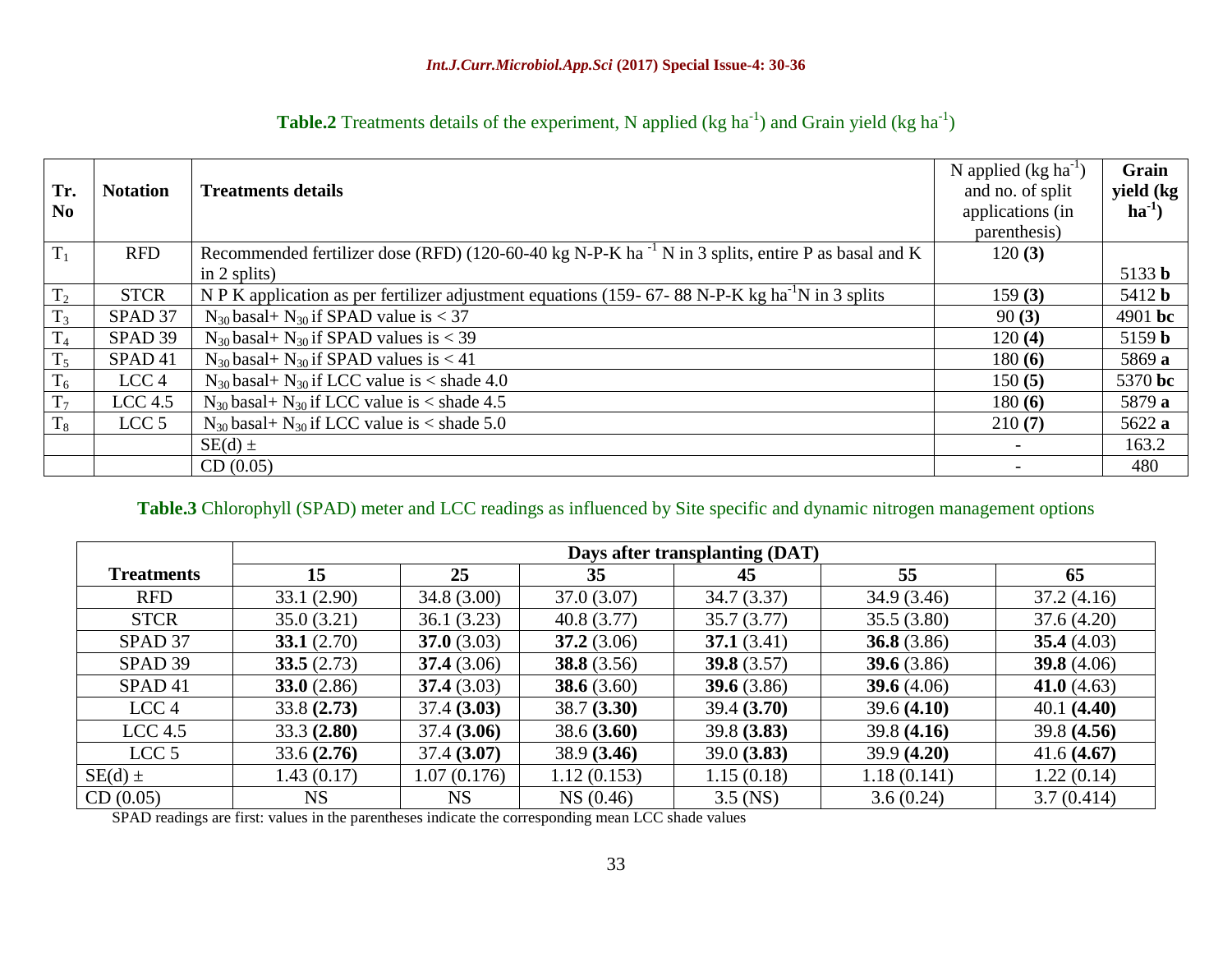|             | Leaf N 35 DAT | $\vert$ Leaf N 45 DAT $\vert$ Leaf N 55 DAT |           | Leaf N 65 DAT |
|-------------|---------------|---------------------------------------------|-----------|---------------|
| SPAD 35 DAT | <b>NS</b>     | <b>NS</b>                                   | <b>NS</b> | $0.394*$      |
| SPAD 45 DAT | $0.527**$     | $0.538**$                                   | $0.523**$ | <b>NS</b>     |
| SPAD 55 DAT | $0.417*$      | $0.417*$                                    | $0.541**$ | <b>NS</b>     |
| SPAD 65 DAT | $0.512**$     | $0.512**$                                   | $0.517**$ | <b>NS</b>     |
| LCC 35 DAT  | $0.483**$     | $0.415*$                                    | <b>NS</b> | $0.368*$      |
| LCC 45 DAT  | $0.462**$     | $0.453*$                                    | $0.366*$  | <b>NS</b>     |
| LCC 55 DAT  | $0.364*$      | $0.524**$                                   | $0.585**$ | $0.362*$      |
| LCC 65 DAT  | $0.548**$     | $0.541**$                                   | $0.737**$ | $0.495*$      |

**Table.4** Correlation coefficient worked out between SPAD, LCC and leaf N content

**Table.5** Correlation coefficient worked out between SPAD and LCC values at different DAT

|            | SPAD 35 DAT | SPAD <sub>45</sub> DAT | SPAD 55 DAT              | SPAD 65 DAT |
|------------|-------------|------------------------|--------------------------|-------------|
| LCC 35 DAT | $0.385*$    |                        | $\overline{\phantom{0}}$ |             |
| LCC 45 DAT |             | $0.385*$               | $\overline{\phantom{a}}$ |             |
| LCC 55 DAT |             | $0.670**$              | $0.651**$                | $0.370*$    |
| LCC 65 DAT |             | $0.369*$               | $0.367*$                 | $0.508**$   |

|             | SPAD <sub>15</sub> | SPAD <sub>25</sub> | SPAD <sub>35</sub> | SPAD <sub>45</sub> | SPAD <sub>55</sub> | SPAD <sub>65</sub> | Grain yield |
|-------------|--------------------|--------------------|--------------------|--------------------|--------------------|--------------------|-------------|
| Grain yield | NS                 | NS                 | NS                 | NS                 | NS                 | $0.423*$           |             |
|             | LCC <sub>15</sub>  | $LCC$ 25           | LCC <sub>35</sub>  | LCC <sub>45</sub>  | $LCC$ 55           | LCC $65$           |             |
|             | <b>DAT</b>         | <b>DAT</b>         | <b>DAT</b>         | <b>DAT</b>         | <b>DAT</b>         | <b>DAT</b>         | Grain yield |
| Grain yield | NS                 | <b>NS</b>          | <b>NS</b>          | <b>NS</b>          | $0.431*$           | $0.649**$          |             |
|             | Leaf $N15$         | Leaf N             | Leaf $N$ 35        | Leaf N             | Leaf $N$ 55        | Leaf N $65$        |             |
|             |                    |                    |                    |                    |                    |                    |             |
|             | <b>DAT</b>         | 25 DAT             | <b>DAT</b>         | 45 DAT             | <b>DAT</b>         | DAT                | Grain yield |

Grain yield was significantly influenced by dynamic N management practices where in, rate of N application and number of split applications varied (90 to 210 kg ha<sup>-1</sup> in  $\overline{3}$  to 7 splits respectively) as per treatmental demand from time to time. The grain yield ranged from 4901 kg ha<sup>-1</sup> in T<sub>3</sub> (SPAD 37) which received 90 kg N ha<sup>-1</sup> in 3 splits to 5879 kg ha<sup>-1</sup> in T<sub>7</sub> (LCC 4.5) which received  $180 \text{ kg}$  N ha<sup>-1</sup> in 6 splits (Table 2). The grain yield recorded in other treatments which received N  $\omega$  159 kg ha<sup>-1</sup> (T<sub>2</sub>: STCR) to 210 kg ha<sup>-1</sup> (T<sub>8</sub>: LCC 5.0) were found on par with each other. The treatments which received 90 kg N ha<sup>-1</sup> (T<sub>3</sub>) and 120 kg N ha<sup>-1</sup>

 $(T_1$  and  $T_4$ ) recorded significantly low yields and were found on par with each other though the number of split applications varied from 3 to 4. Treatment  $T_8$  (LCC 5.0) which received highest N  $(210 \text{ kg ha}^{-1})$  in 7 splits stood on par with other treatments that received 159 to 180 kg N ha<sup>-1</sup> in 3 to 6 split applications. There was no significant difference in grain yield recorded in  $T_2$  (Soil test based fertilizer adjustment equations that received 159 kg N  $ha^{-1}$  in 3 splits) and  $T_6$  (LCC 4.0 and received 150 kg N ha<sup>-1</sup>) though the number of split applications were more (5 no's) in the later treatment as compared to 3 splits in the former treatment.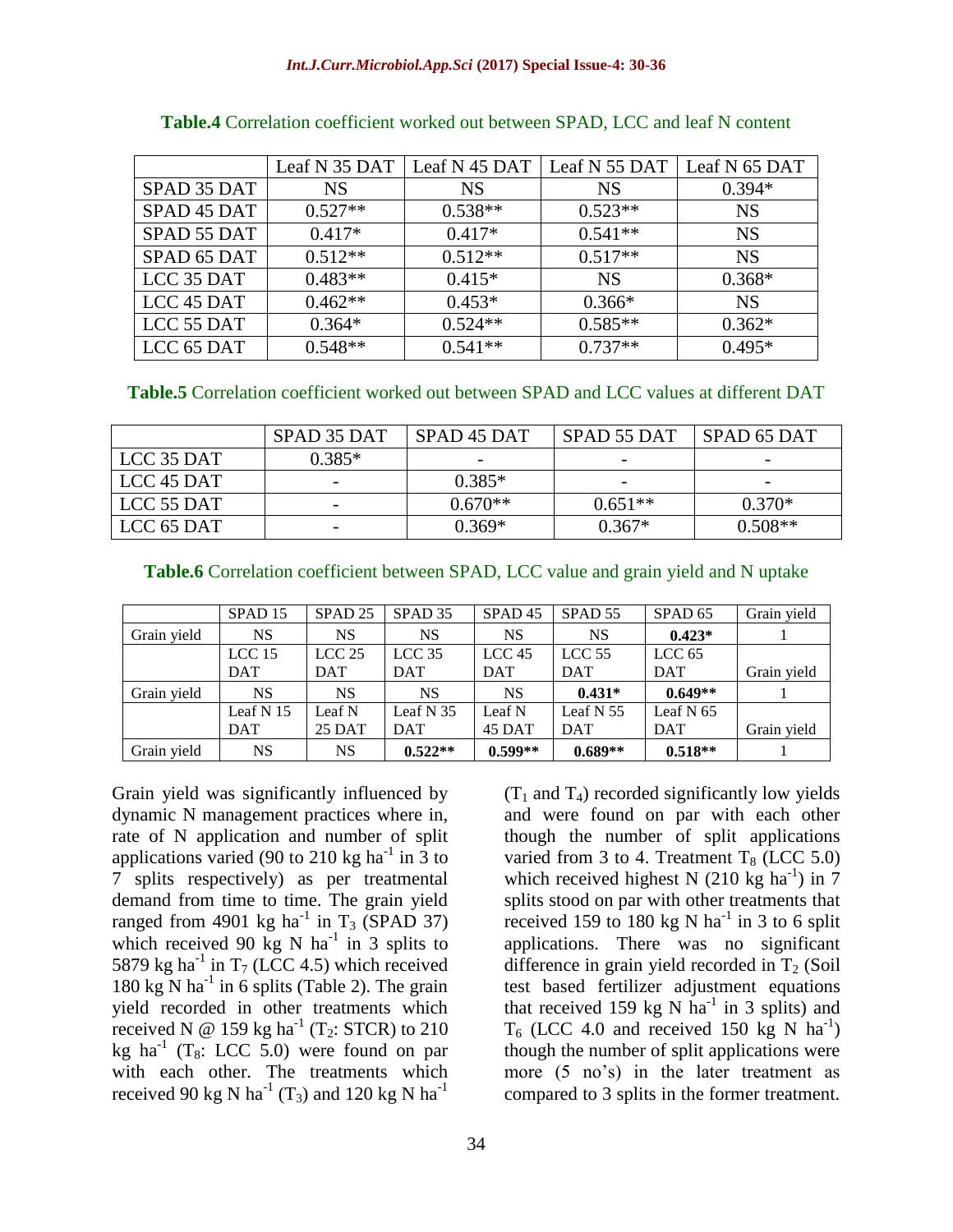Significant increase in grain has also been reported by Reddy *et al.,* (2012), Mahajan *et al.,* (2011b) and Shekara *et al.,* (2010). It indicates that N fertilizer application ranging from 159 to 180 kg ha<sup>-1</sup> based on dynamic N management strategies viz*.,* soil test based fertilizer equation  $(T_2)$  or SPAD based approach  $(T<sub>5</sub>-$  SPAD 41) or LCC based approach  $(T<sub>7</sub>- LCC 4.5)$  can be considered for achieving higher yield. Other important observation that targeted grain yield of 6.5 tonnes could not be achieved in  $T_2$  where N, P & K were applied based on fertilizer adjustment equations as the soils are sandy loam in texture (about 80% sand), the N applied must have lost through leaching.

Leaf N content, SPAD and LCC values recorded at 10 days interval and grain yield at harvest showed a significant correlation between them.

The relationship of correlation values are presented in Tables 4, 5 & 6. There was a strong relationship between leaf N content, and SPAD values at 45, 55 and 65 DAT.

Similarly good correlation was observed between leaf N content and LCC values at 35, 45, 55 and 65 DAT (Table 4). In turn, there was a strong correlation between SPAD and LCC values (Table 5) at 35, 45, 55 and 65 (R= 0.385\*, 0.385\*, 0.651\* and 0.508\* respectively). The relationship indicates that when the rice crop show higher SPAD or LCC value, it has certainly higher nitrogen content. Similar relationship was observed by Islam *et al.,* (2009) and John *et al.,* (2000) in rice. SPAD value at 65 DAT (R=  $0.423^*$ ) and LCC values at 55 and 65 DAT (R= 0.431\* and 0.650\* respectively) were significantly and positively correlated with grain yield. (Table 6) LCC value showed higher correlation with grain yield when compared to SPAD values. N application must to maintain leaf

N concentration and thereby increased levels of chlorophyll, photosynthesis, carbohydrates accumulation and in turn yield of rice.

The grain yield ranged from  $4910$  kg ha<sup>-1</sup> in  $T_3$  which received 90 kg ha<sup>-1</sup> in 3 splits to 5879 kg ha<sup>-1</sup> in T<sub>7</sub> which received 180 kg ha<sup>-1</sup> 1 in 6 splits. Treatments  $T_2$ ,  $T_5$ ,  $T_7$  &  $T_8$  are on par with each other which received N ranging from 159-210 kg  $ha^{-1}$ .

The relationship between SPAD and LCC on leaf N content, Nutrients uptake and grain yield indicates that N fertilization in rice can be effectively managed to with the help of simple tools *i.e.,* SPAD (chlorophyll meter) and LCC to match with that of N requirement of crop for achieving higher yields.

## **References**

- CMIE, 2011. Executive Summary-GDP growth. Centre for Monitoring Indian Economy (CMIE) Pvt. Ltd. Mumbai. Dec, 2011.
- Houshmandfar, A., and Kimaro, A. 2011. Calibrating the leaf color chart for rice nitrogen management in Northern Iran. *African J. of Agricultural Research*. 6(11): 2627-2633.
- Islam, M. Sh., Bhuiya, M.S.U., Rahman, S and Hussain, M.M. 2009. Evaluation of SPAD and LCC based nitrogen management in rice (*Oryza sativa L.*). *Bangladesh Journal of Agriculture Research*. 34(4): 661-672.
- John, K.I., Mathew, G., Tiyagarajan, T.M and Balasubramanian, V, 2000. Relationship among leaf nitrogen content, SPAD and LCC values in rice. *Journal of Tropical Agriculture*. 38: 97-99.
- Mahajan, G., Chauhan, B.S and Gill, M.S. 2011a. Optimal nitrogen fertilization